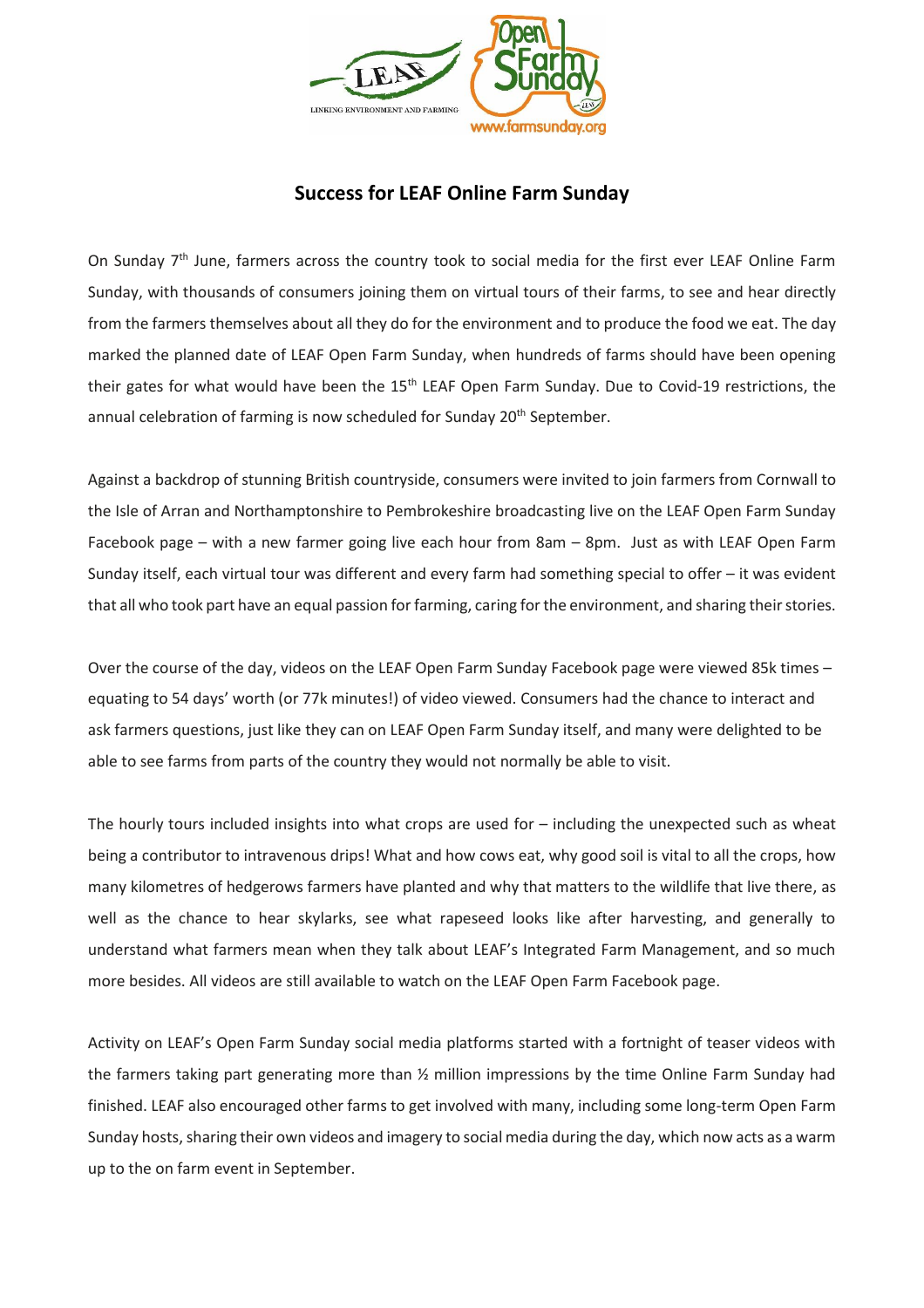

Caroline Drummond, LEAF Chief Executive, said: "The level of engagement with LEAF Online Farm Sunday really shows how much the public care about British farming and the interest there continues to be with the story behind our food. The day provided people with a unique opportunity to 'visit' farms and parts of the country they have never been to and would not normally get to visit on LEAF Open Farm Sunday and we're pleased we were able to mark the day with this event. As so many people have been consuming information and entertainment online during lockdown, it was only right that Open Farm Sunday had an online presence too.

"I'd like to add my huge thanks to all the farmers who took part and to all our sponsors and supporters who made yesterday possible. We are very much hoping to be welcoming people onto farms on the 20<sup>th</sup> September this year, but in the meantime LEAF Online Farm Sunday has given thousands a fantastic insight into all that British farmers do and have continued to do, during these very challenging times."

We'd like to say thank you to all our sponsors for making the event possible: The AHDB, Arla Foods, Asda, BASF plc, Co-op, Defra, Farmers Weekly, Frontier Agriculture, John Deere, Kellogg's, LEAF Marque, The National Farmers' Union, Sainsbury's, Tesco, and Waitrose.

## -Ends-

**For further information contact the LEAF Open Farm Sunday Press Office at Ceres 01189 475 956 [openfarmsunday@ceres-pr.co.uk](mailto:openfarmsunday@ceres-pr.co.uk) Editor's notes:** 

- LEAF Open Farm Sunday is managed by LEAF (Linking Environment And Farming). LEAF is the leading organisation delivering more sustainable food and farming. It works with farmers, the food industry, scientists and consumers to inspire and enable sustainable farming that is prosperous, enriches the environment and engages local communities. LEAF set up and has managed Open Farm Sunday since it began in 2006. (LEAF is a registered charity no: 1045781)
- LEAF Open Farm Sunday offers a chance for all farmers to open their gates and welcome people onto their farms to discover the world of farming. Events can be as simple as a farm walk for a small group to fully fledged events for over 1000 people. LEAF offers advice and support for all types of event.